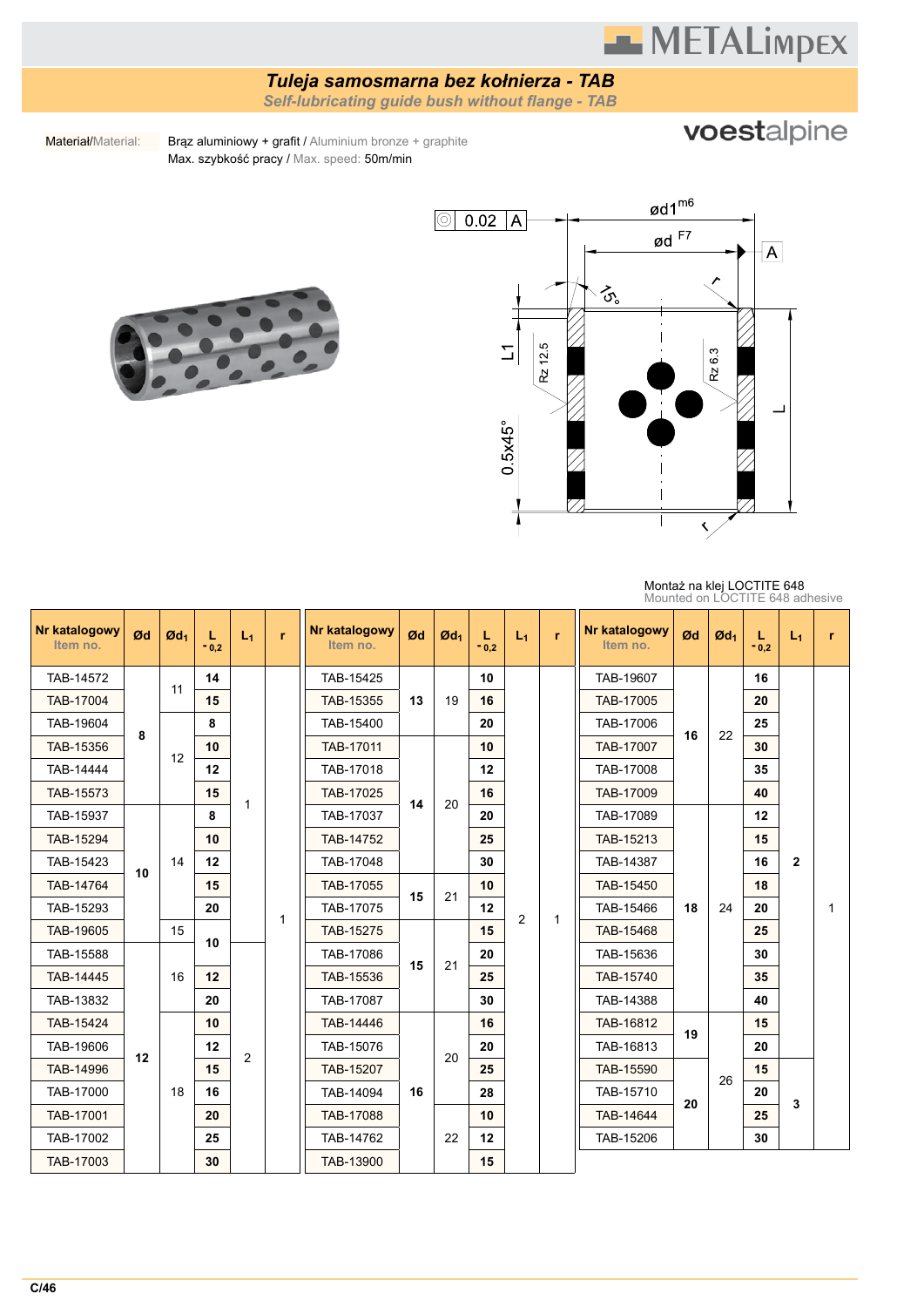# **METALimpex**

#### *Tuleja samosmarna bez kołnierza - TAB*

*Self-lubricating guide bush without flange - TAB*

### voestalpine

Materiał/Material: Brąz aluminiowy + grafit / Aluminium bronze + graphite Max. szybkość pracy / Max. speed: 50m/min





| Nr katalogowy<br>Item no. | Ød | $\mathfrak{A}_1$ | L<br>$-0,2$ | $L_1$          | r         | Nr katalogowy<br>Item no. | Ød        | $\mathfrak{gd}_1$ | L<br>$-0.2$ | $L_1$     | r         | Nr katalogowy<br>Item no. | Ød        | $\mathfrak{gd}_1$ | L<br>$-0.2$ | $L_1$     | r.             |    |    |           |  |  |    |  |  |
|---------------------------|----|------------------|-------------|----------------|-----------|---------------------------|-----------|-------------------|-------------|-----------|-----------|---------------------------|-----------|-------------------|-------------|-----------|----------------|----|----|-----------|--|--|----|--|--|
| TAB-17098                 |    |                  |             |                |           | 10                        |           |                   | TAB-17019   |           |           | 30                        |           |                   | TAB-14121   |           |                | 35 |    |           |  |  |    |  |  |
| TAB-17099                 |    |                  | 12          |                |           | TAB-17020                 |           |                   | 35          |           |           | TAB-14104                 |           | 40                | 40          |           |                |    |    |           |  |  |    |  |  |
| TAB-15232                 |    |                  |             |                |           |                           |           | 15                |             |           | TAB-17021 |                           | 33        | 40                |             |           | TAB-15176      | 30 |    | 50        |  |  |    |  |  |
| TAB-17010                 |    |                  |             |                |           | 16                        |           |                   | TAB-17022   |           |           | 50                        |           |                   | TAB-14919   |           |                | 60 |    |           |  |  |    |  |  |
| TAB-19608                 |    | 28               | 20          |                |           | TAB-13858                 |           |                   | 60          |           |           | TAB-15377                 |           | 45                | 40          |           |                |    |    |           |  |  |    |  |  |
| TAB-17012                 |    |                  |             | 25             |           |                           | TAB-16805 |                   |             | $12 \,$   |           |                           | TAB-14582 | 31                | 40          | 30        |                |    |    |           |  |  |    |  |  |
| TAB-17013                 |    |                  | 30          |                |           | TAB-14606<br>25           |           | 16                |             |           | TAB-14517 |                           |           | 40                |             |           |                |    |    |           |  |  |    |  |  |
| TAB-17014                 |    |                  | 35          |                |           | TAB-14170                 |           |                   | 20          |           |           | TAB-13460                 | 32        | 42                | 30          |           |                |    |    |           |  |  |    |  |  |
| TAB-17015                 | 20 |                  | 40          | $\overline{2}$ | 1         | TAB-14730                 |           |                   | 25          |           |           | TAB-16808                 |           |                   | 40          |           |                |    |    |           |  |  |    |  |  |
| TAB-15276                 |    |                  | 50          |                |           |                           |           |                   |             |           |           |                           |           | TAB-14395         |             | 35        | 30             |    |    | TAB-14391 |  |  | 25 |  |  |
| TAB-14389                 |    |                  | 16          |                |           | TAB-14390                 |           |                   | 35          |           |           | TAB-17030                 |           |                   | 30          |           |                |    |    |           |  |  |    |  |  |
| TAB-15422                 |    |                  | 20          |                |           | TAB-14399                 |           |                   | 40          |           |           | TAB-17031                 |           | 44                | 35          |           |                |    |    |           |  |  |    |  |  |
| TAB-15163                 |    |                  | 25          |                |           | TAB-15345                 |           |                   | 50          | 3         | 2         | TAB-17032                 |           |                   | 40          | 3         | $\overline{2}$ |    |    |           |  |  |    |  |  |
| TAB-15935                 |    | 30               | 30          |                |           | TAB-15362                 |           |                   | 60          |           |           | TAB-17033                 |           |                   | 50          |           |                |    |    |           |  |  |    |  |  |
| TAB-15617                 |    |                  |             |                |           |                           |           |                   |             |           | 35        |                           |           | TAB-16806         |             |           | 15             |    |    | TAB-17034 |  |  | 60 |  |  |
| TAB-14144                 |    |                  | 40          |                |           | TAB-17023                 |           |                   | 20          |           |           | TAB-16809                 |           |                   | 20          |           |                |    |    |           |  |  |    |  |  |
| TAB-15712                 |    |                  | 50          |                |           | TAB-17024                 |           |                   | 25          |           |           | TAB-14825                 | 35        |                   | 25          |           |                |    |    |           |  |  |    |  |  |
| TAB-16800                 |    |                  | 12          |                |           | TAB-19610                 |           |                   | 30          |           |           | TAB-14103                 |           |                   | 30          |           |                |    |    |           |  |  |    |  |  |
| TAB-16801                 | 22 | 32               | 15          |                |           | TAB-17026                 |           | 38                | 35          |           |           | TAB-14166                 |           |                   | 35          |           |                |    |    |           |  |  |    |  |  |
| TAB-16802                 |    |                  | 20          |                |           | TAB-17027                 | 30        |                   | 40          |           |           | TAB-14952                 |           | 45                | 40          |           |                |    |    |           |  |  |    |  |  |
| TAB-16803                 |    |                  | 25          |                |           | TAB-14070                 |           |                   | 45          |           |           | TAB-14756                 |           |                   | 45          |           |                |    |    |           |  |  |    |  |  |
| TAB-13153                 |    | 30               | 20          | 3              | 2         | TAB-17028                 |           |                   | 50          |           |           | TAB-15138                 |           |                   | 50          |           |                |    |    |           |  |  |    |  |  |
| TAB-16804                 |    |                  |             |                |           |                           | 12        |                   |             | TAB-17029 |           |                           | 60        |                   |             | TAB-15175 |                |    | 60 |           |  |  |    |  |  |
| TAB-17016                 | 25 | 33               | 16<br>20    |                | TAB-15421 |                           |           | 20                |             |           | TAB-14597 |                           |           | 100               |             |           |                |    |    |           |  |  |    |  |  |
| TAB-17017                 |    |                  |             |                | TAB-14311 |                           | 40        | 25                |             |           | TAB-16810 | 38                        | 48        | 30                |             |           |                |    |    |           |  |  |    |  |  |
| TAB-19609                 |    |                  |             | 25             |           |                           | TAB-14542 |                   |             | 30        |           |                           | TAB-16811 |                   |             | 40        |                |    |    |           |  |  |    |  |  |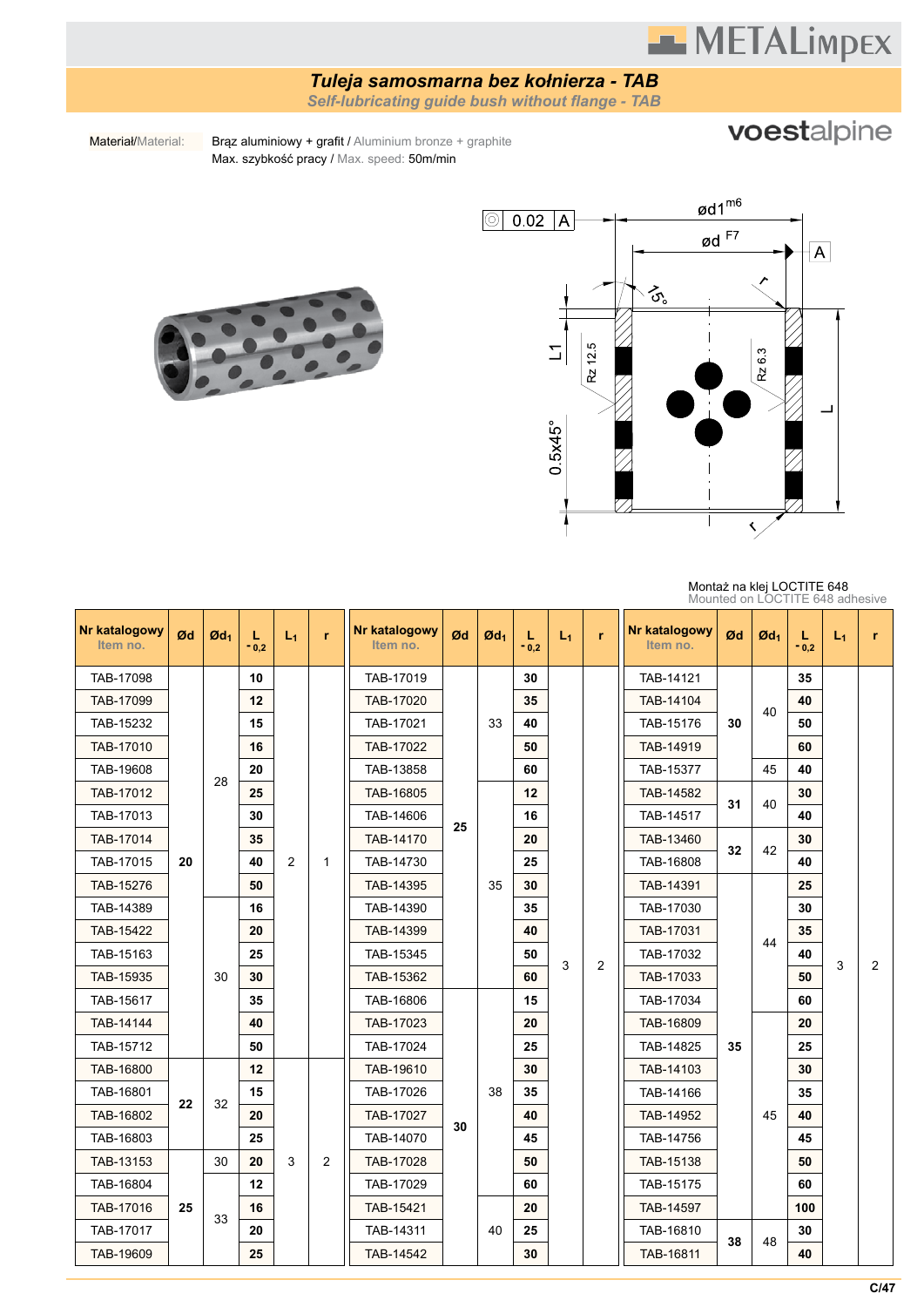## **METALimpEX**

### *Tuleja samosmarna bez kołnierza - TAB*

*Self-lubricating guide bush without flange - TAB*

voestalpine

Materiał/Material: Brąz aluminiowy + grafit / Aluminium bronze + graphite Max. szybkość pracy / Max. speed: 50m/min





Montaż na klej LOCTITE 648 Mounted on LOCTITE 648 adhesive

| Nr katalogowy<br>Item no. | Ød | $\mathfrak{G}d_1$ | L<br>$-0,2$    | $L_1$ | 'n        | Nr katalogowy<br>Item no. | Ød | $\mathfrak{gd}_1$ | L<br>$-0.2$ | $L_1$          | r         | Nr katalogowy<br>Item no. | Ød        | $\mathfrak{G}d_1$ | L<br>$-0,2$ | $L_1$ | r              |           |           |  |    |    |  |           |  |  |    |  |  |
|---------------------------|----|-------------------|----------------|-------|-----------|---------------------------|----|-------------------|-------------|----------------|-----------|---------------------------|-----------|-------------------|-------------|-------|----------------|-----------|-----------|--|----|----|--|-----------|--|--|----|--|--|
| TAB-16814                 |    |                   | 20             |       |           | TAB-15501                 |    |                   | 50          |                |           | TAB-14308                 | 55        |                   | 60          | 3     | $\overline{2}$ |           |           |  |    |    |  |           |  |  |    |  |  |
| TAB-15212                 |    |                   | 25             |       |           | TAB-15570                 | 45 |                   | 60          |                |           | TAB-14626                 |           | 70                | 70          |       |                |           |           |  |    |    |  |           |  |  |    |  |  |
| TAB-17035                 |    |                   | 30             |       |           | TAB-16816                 |    |                   | 70          |                |           | TAB-13092                 |           |                   | 50          |       |                |           |           |  |    |    |  |           |  |  |    |  |  |
| TAB-17036                 |    | 50                | 35             |       |           | TAB-16817                 |    |                   | 80          |                |           | TAB-17051                 |           |                   | 30          |       |                |           |           |  |    |    |  |           |  |  |    |  |  |
| TAB-19611                 |    |                   | 40             |       |           | TAB-14731                 |    |                   | 30          |                |           | TAB-17052                 |           |                   | 35          |       |                |           |           |  |    |    |  |           |  |  |    |  |  |
| TAB-17038                 |    |                   | 50             |       |           | TAB-14615                 |    | 60                | 35          |                |           | TAB-17053                 |           | 74                | 40          |       |                |           |           |  |    |    |  |           |  |  |    |  |  |
| TAB-17039                 | 40 |                   | 60             |       |           | TAB-14266                 |    |                   | 40          |                |           | TAB-15372                 |           |                   | 45          |       |                |           |           |  |    |    |  |           |  |  |    |  |  |
| TAB-16815                 |    |                   | 80             |       |           | TAB-14732                 |    |                   | 50          |                |           | TAB-17054                 |           |                   | 50          |       |                |           |           |  |    |    |  |           |  |  |    |  |  |
| TAB-14592                 |    |                   |                |       |           |                           |    |                   |             |                |           |                           |           |                   | 25          |       |                | TAB-15465 |           |  | 60 |    |  | TAB-19613 |  |  | 60 |  |  |
| TAB-14680                 |    |                   |                |       |           |                           |    |                   |             | 30             |           |                           | TAB-14621 | 50                |             | 70    |                |           | TAB-17056 |  |    | 70 |  |           |  |  |    |  |  |
| TAB-14599                 |    |                   | 35             |       |           | TAB-15464                 |    |                   | 80          |                |           | TAB-17057                 | 60        |                   | 80          |       |                |           |           |  |    |    |  |           |  |  |    |  |  |
| TAB-14396                 |    |                   | 40             |       |           | TAB-17045                 |    |                   | 30          |                |           | TAB-14627                 |           |                   | 30          |       |                |           |           |  |    |    |  |           |  |  |    |  |  |
| TAB-14397                 |    |                   | 50             |       |           | TAB-17046<br>TAB-17047    |    |                   | 35          |                |           | TAB-15074                 |           |                   | 35          |       |                |           |           |  |    |    |  |           |  |  |    |  |  |
| TAB-15237                 |    | 55                | 60             | 3     | 2         |                           | 62 | 40                | 3           | $\overline{2}$ | TAB-14628 |                           |           | 40                | 4           | 3     |                |           |           |  |    |    |  |           |  |  |    |  |  |
| TAB-14601                 |    |                   | 30<br>35<br>40 |       | TAB-19612 |                           |    | 50                |             |                | TAB-14631 |                           |           | 50                |             |       |                |           |           |  |    |    |  |           |  |  |    |  |  |
| TAB-14610                 |    |                   |                |       | TAB-17049 |                           |    | 60                |             |                | TAB-15467 |                           |           | 60                |             |       |                |           |           |  |    |    |  |           |  |  |    |  |  |
| TAB-15230                 |    |                   |                |       |           | TAB-17050                 |    | 62                | 70          |                |           | TAB-15840                 |           | 75                | 70          |       |                |           |           |  |    |    |  |           |  |  |    |  |  |
| TAB-14613                 |    |                   | 50             |       |           | TAB-15113                 |    |                   | 80          |                |           | TAB-15307                 |           |                   | 80          |       |                |           |           |  |    |    |  |           |  |  |    |  |  |
| TAB-14063                 |    |                   | 60             |       |           | TAB-14614                 |    |                   | 30          |                |           | TAB-15697                 |           |                   | 100         |       |                |           |           |  |    |    |  |           |  |  |    |  |  |
| TAB-14099                 |    |                   | 110            |       |           | TAB-14617                 |    |                   | 40          |                |           | TAB-14632                 |           |                   | 60          |       |                |           |           |  |    |    |  |           |  |  |    |  |  |
| TAB-17040                 | 45 |                   | 30             |       |           | TAB-15929                 | 50 |                   | 50          |                |           | TAB-15139                 | 63        |                   | 70          |       |                |           |           |  |    |    |  |           |  |  |    |  |  |
| TAB-17041                 |    |                   | 35             |       |           | TAB-15957                 |    | 65                | 60          |                |           | TAB-16820                 |           |                   | 80          |       |                |           |           |  |    |    |  |           |  |  |    |  |  |
| TAB-17042                 |    | 56                | 40             |       |           | TAB-15928                 |    |                   | 70          |                |           | TAB-16821                 |           |                   | 50          |       |                |           |           |  |    |    |  |           |  |  |    |  |  |
| TAB-17043                 |    |                   | 50             |       |           | TAB-16845                 |    |                   | 80          |                |           | TAB-14959                 | 65        |                   | 60          |       |                |           |           |  |    |    |  |           |  |  |    |  |  |
| TAB-17044                 |    |                   | 60             |       |           | TAB-16819                 |    |                   | 100         |                |           | TAB-14633                 |           | 80                | 70          |       |                |           |           |  |    |    |  |           |  |  |    |  |  |
| TAB-14609                 |    | 60                | 30             |       |           | TAB-14622                 |    | 70                | 40          |                |           | TAB-16822                 |           |                   | 80          |       |                |           |           |  |    |    |  |           |  |  |    |  |  |
| TAB-14612                 |    |                   | 40             |       |           | TAB-14625                 | 55 |                   | 50          |                |           |                           |           |                   |             |       |                |           |           |  |    |    |  |           |  |  |    |  |  |

**C/48**